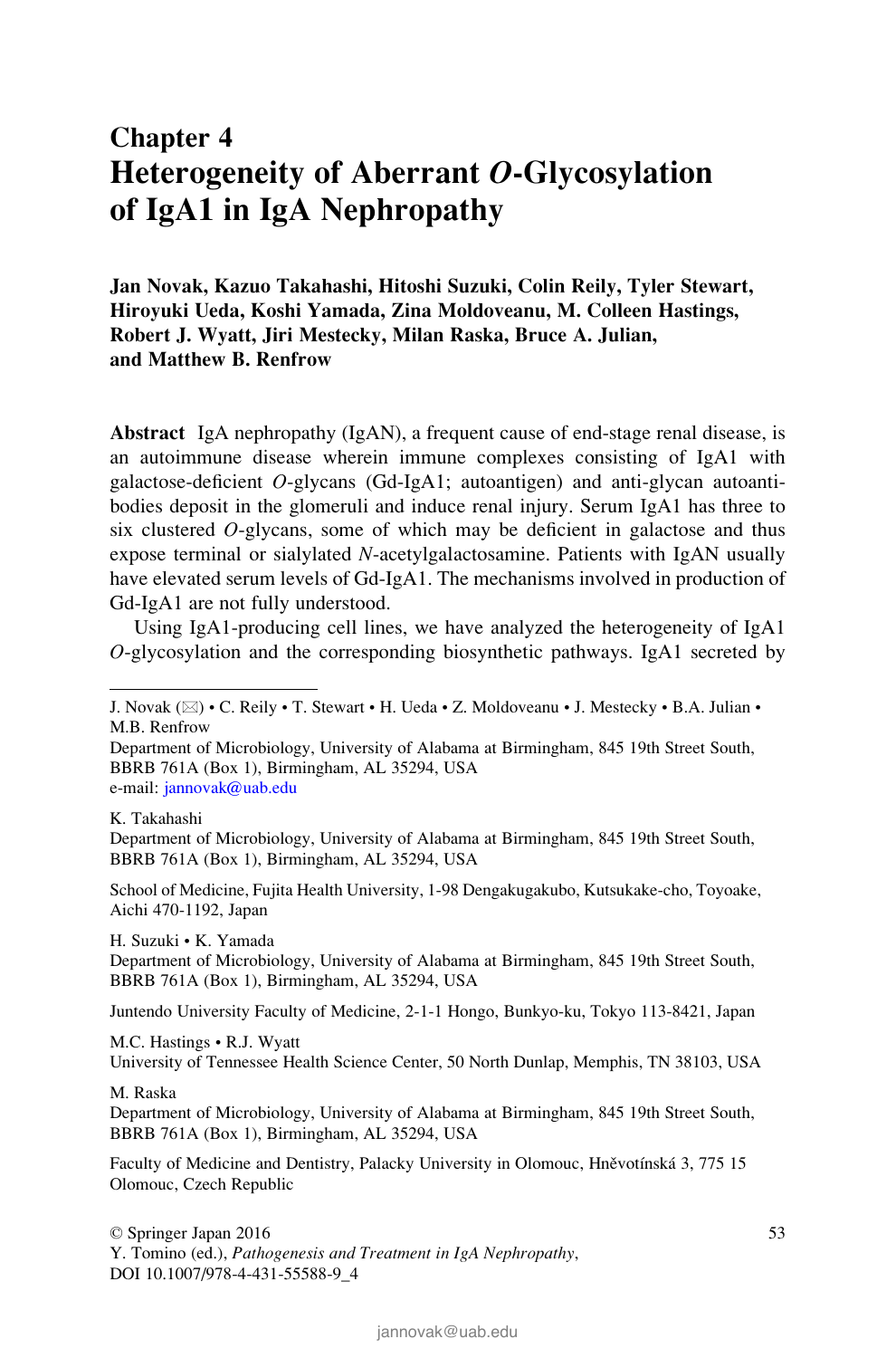cells from IgAN patients vs. healthy controls had more galactose-deficient sites and overall more O-glycans. These changes were associated with differential expression/activity of key glycosyltransferases in cells from patients with IgAN vs. controls, elevated for an initiating enzyme N-acetylgalactosaminyl (GalNAc) transferase 14 and for GalNAc-specific sialyltransferase (ST6GalNAc-II) and, conversely, decreased for the galactosyltransferase (C1GalT1) and C1GalT1 associated chaperone Cosmc. Involvement of the key enzymes in the production of Gd-IgA1 was confirmed by siRNA knockdown and biochemical approaches. Moreover, expression of these enzymes is affected by some cytokines that further enhance the enzyme imbalance to increase Gd-IgA1 production.

In summary, the production of Gd-IgA1, the key autoantigen in IgAN, by IgA1 secreting cells results from dysregulation of key glycosyltransferases and is augmented by certain cytokines. These findings provide insight into possible approaches for future disease-specific therapy.

Keywords IgA1 • O-glycosylation • Galactose deficiency • Autoantigen

### 4.1 Introduction

IgA nephropathy (IgAN) was described for the first time by Berger and Hinglais in 1968 based on the observation of "intercapillary deposits of IgA-IgG" using fluorochrome-conjugated antibodies for immunofluorescence examination of renal biopsy specimens from patients with recurrent hematuria [1]. IgAN was later recognized as the most common glomerulonephritis worldwide [2, 3] and an important cause of end-stage kidney disease [4]. The disease incidence varies greatly by geographical location [5]. For example, IgAN is found in up to 40  $\%$ of native-kidney biopsies in eastern Asia but in less than 5 % of such biopsies in central Africa [5–9]. Some of this variability may be due to local differences with regard to which patients are selected to undergo renal biopsy, but genetically determined influences on the pathogenesis of the disease are thought to play a significant role in disease incidence [8, 10–12].

# 4.1.1 Clinical Presentation and Diagnosis

IgAN is commonly manifested in adolescents and young adults. Asymptomatic proteinuria and hematuria are common clinical presentations [13]. Painless macroscopic hematuria is frequent in children and adolescents and often coincides with mucosal infections, particularly those of the upper respiratory tract and/or digestive system. IgAN more commonly affects males than females  $(2-3:1)$  in Caucasians but affects both genders equally in eastern Asia. This disease is diagnosed based on pathological evaluation of renal biopsy specimens, with the typical feature of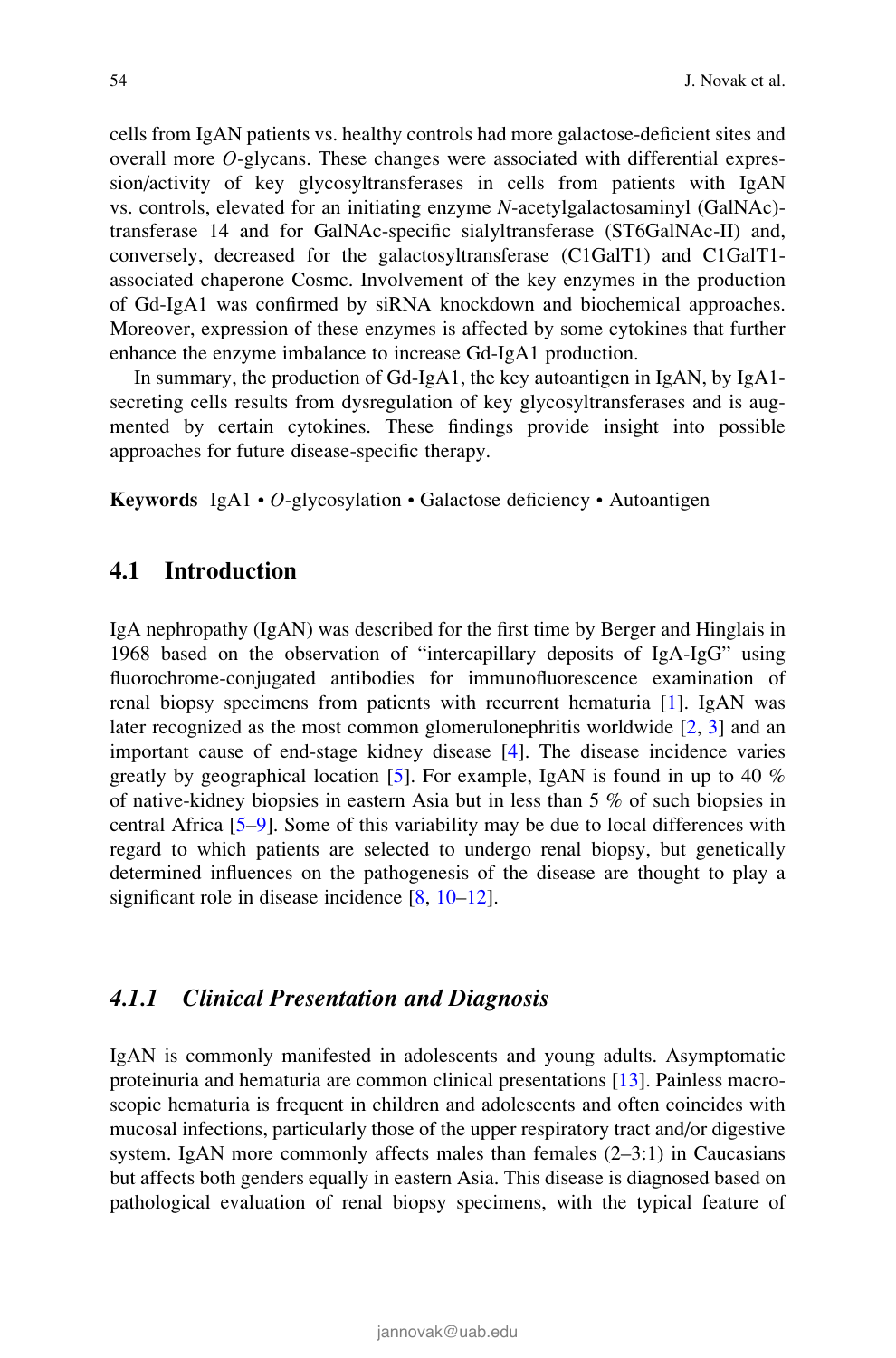glomerular immunodeposits containing predominant or codominant IgA1 [14]. These IgA1 deposits are enriched for molecules with some galactose-deficient O-glycans [15, 16]. Light microscopy typically shows mesangial proliferation and expansion of extracellular matrix [14]. Glomerular sclerosis and interstitial fibrosis are associated with progressive disease that leads to renal insufficiency. Several different histopathologic classification schemes have been developed, including the Haas, Lee, and Oxford classification systems (for details, see [5, 17–21]). Notably, there is no disease-specific treatment for IgAN [5, 22].

# 4.1.2 Pathogenesis of IgA Nephropathy

Research during the past 15 years has defined IgAN as an autoimmune disease with a postulated multi-hit mechanism  $[23]$  (Fig. 4.1). Molecules of IgA1 with some  $O$ glycans deficient in galactose (galactose-deficient IgA1; Gd-IgA1) are produced in amounts sufficient to increase their blood levels (hit 1). These molecules are recognized by unique circulating anti-glycan autoantibodies (hit 2). This process leads to formation of immune complexes (hit 3), some of which reach the

hit pathogenesis of IgAN. IgA1 with some  $O$ -glycans deficient in galactose (galactose-deficient IgA1; Gd-IgA1) is produced in increased amounts, leading to increased levels in the circulation (hit 1) and such molecules are recognized by unique circulating antiglycan autoantibodies (hit 2). This process leads to formation of pathogenic immune complexes (hit 3), some of which reach the glomerular circulation and deposit in the mesangium and induce renal injury (hit 4). Moreover, there are likely upstream factors involved in abnormal mucosal immune responses characteristic for patients with IgAN

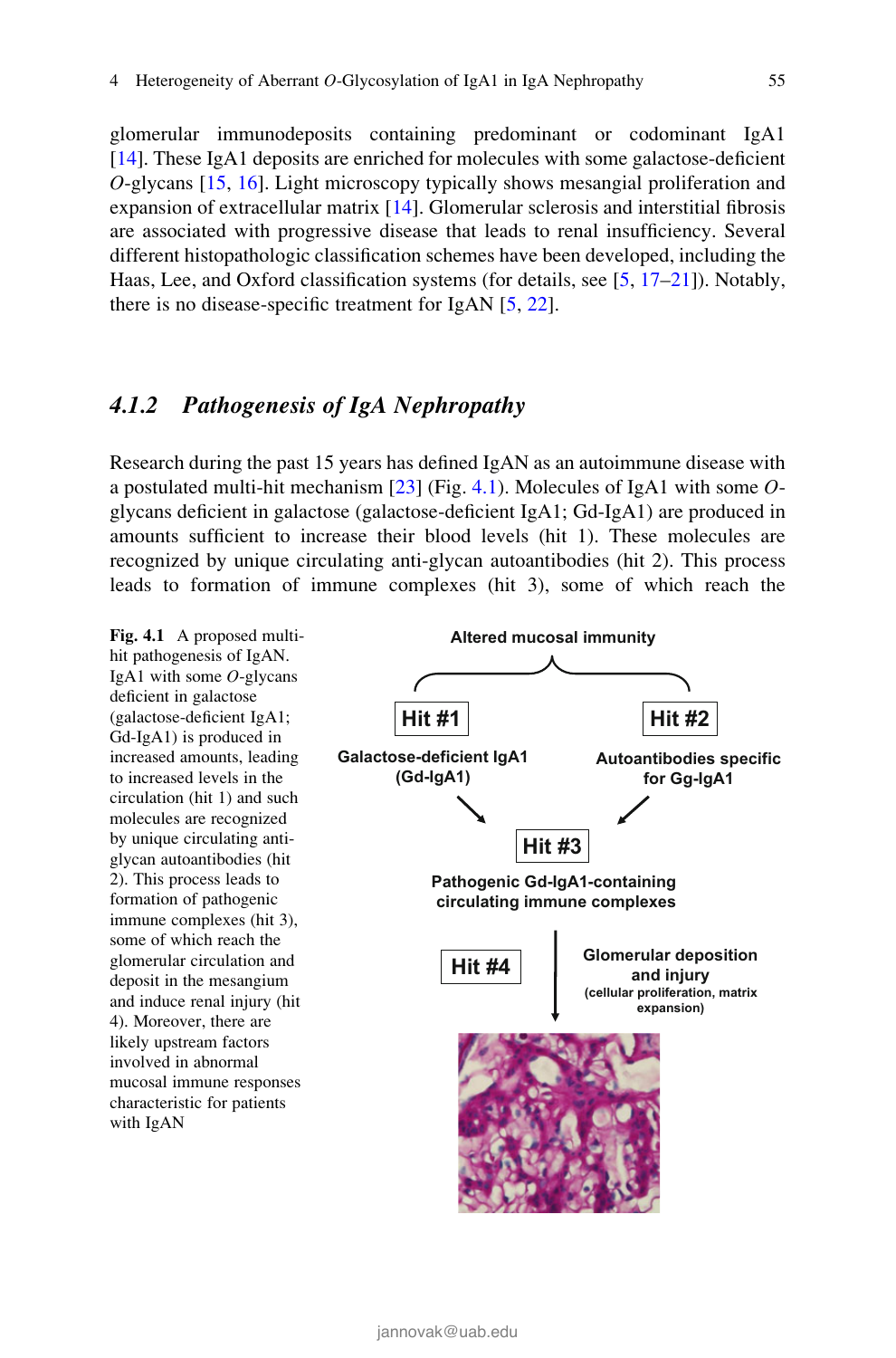glomerular circulation and deposit in the mesangium and induce renal injury (hit 4). It is to be noted that activation of mesangial cells in vitro by Gd-IgA1 requires that the molecule be contained in an immune complex; uncomplexed Gd-IgA1 does not stimulate proliferation of mesangial cells [23–32]. The basis for the accentuated synthesis of Gd-IgA1 remains uncertain, but abnormalities in mucosal immunity have been implicated [33–36].

# 4.2 Structure of IgA1

Monomeric human IgA1 has two heavy chains and two light chains connected by disulfidic bridges [37]. Each heavy chain has three constant  $(C_{\alpha})$  domains and one variable (V) domain; each light chain has one C and one V domain (Fig. 4.2a). Unlike IgA2, the other IgA subclass in humans, IgA1 has a unique hinge region between  $C_{\alpha}1$  and  $C_{\alpha}2$  that consists of two octapeptide repeats (TPPTPSPS) and is the site of attachment of O-glycans [38]. On circulatory IgA1, usually three to six of the nine potential O-glycosylation sites are glycosylated (Fig. 4.2a)  $[39-42]$ . There are also two N-glycosylation sites on each heavy chain containing complex glycans [43–47]. Monomers of IgA1 can be covalently associated during their production in plasma cells with a  $\sim$ 15-kDa J-chain [48–50] and thus the immunoglobulin can be present as dimers and higher oligomers, termed polymeric IgA1. In the circulation, most of IgA1 is monomeric [51, 52].

O-glycans of serum IgA1 of healthy individuals are usually core 1 glycans, i.e., disaccharides consisting of Ser/Thr-linked N-acetylgalactosamine with a β1,3 linked galactose (Fig. 4.2b). The disaccharide may be sialylated on either sugar or on both sugars [45, 53]. Sialic acid (in humans, N-acetylneuraminic acid) is attached to N-acetylgalactosamine of IgA1 by an alpha2,6-linkage and to galactose by an alpha2,3-linkage. Lectins (proteins that bind to particular carbohydrates) serve as useful tools to determine presence of terminal N-acetylgalactosamine or the disaccharide consisting of N-acetylgalactosamine with  $\beta$ 1,3-linked galactose (Fig. 4.2b), but careful assessment of lectin specificities should always be performed using well-characterized IgA proteins [40–42, 54–57].

# 4.3 Biosynthesis of IgA1 O-Glycans

O-glycosylation of IgA1 is a stepwise process beginning with attachment of N-acetylgalactosamine to Ser/Thr residues of the hinge region; it is mediated by N-acetylgalactosaminyl-transferase 2 (GalNAc-T2) [58, 59], but other GalNAc-Ts, including GalNAc-T1, GalNAc-T11, and GalNAc-T14, may contribute to the process [60, 61]. The O-glycan chain can be then extended by attachment of galactose to the  $N$ -acetylgalactosamine residue (Fig.  $4.3$ ); this process is mediated by core 1 beta1,3-galactosyltransferase (C1GalT1) [62]. The stability of this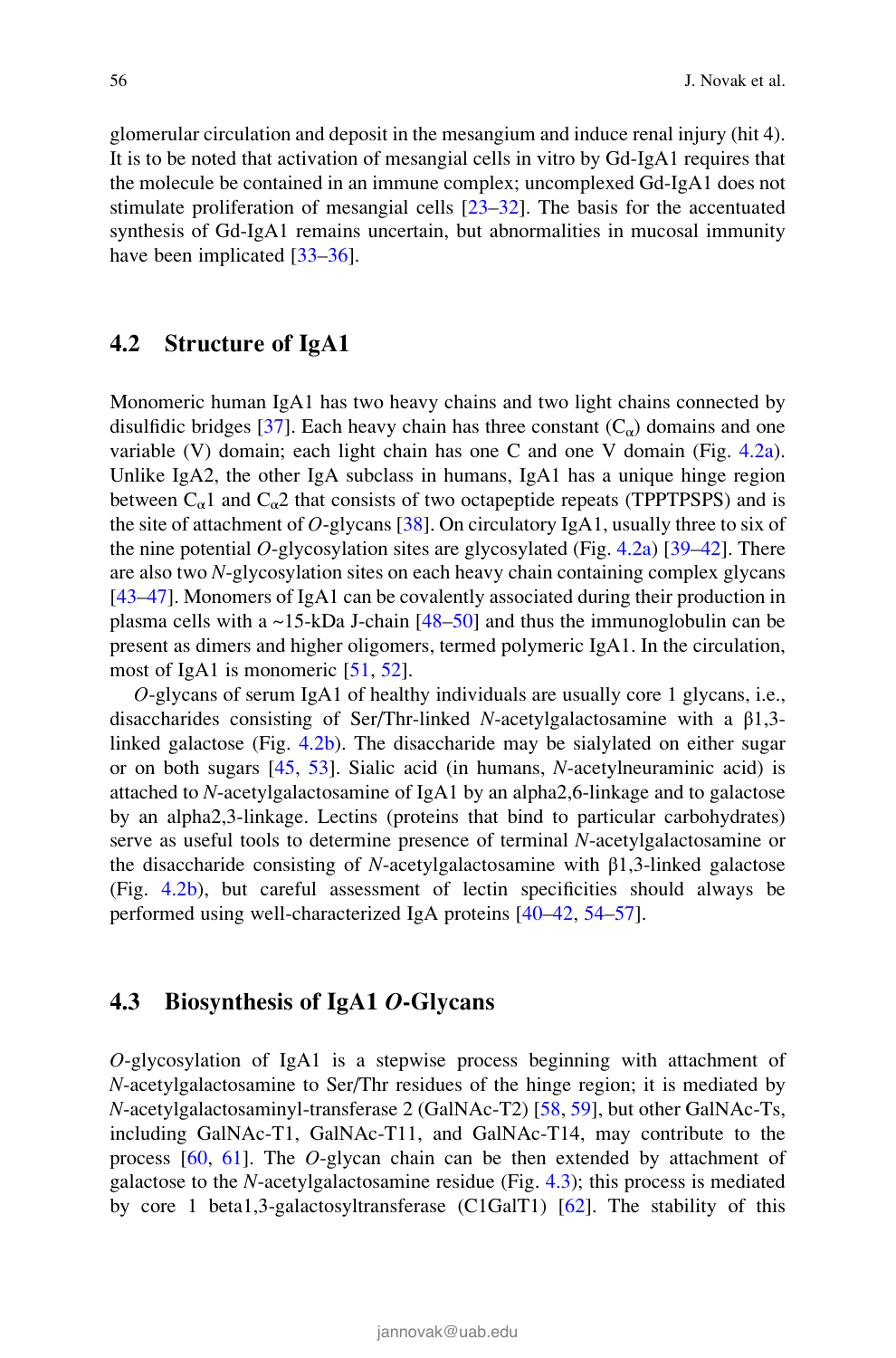

Fig. 4.2 Structure and O-glycosylation of human circulatory IgA1. (a) Modeled structure of glycosylated monomeric IgA1 based on PDB ID: 1IGA (top) and hinge-region amino-acid sequence with attachment sites of six  $O$ -glycans  $[125]$ . Modeled  $O$ - and  $N$ -glycans are depicted as spheres for clarity and are based on observed glycoforms: red for Gal-GalNAc; orange for GalNAc; and *magenta* for N-glycan  $(NeuAc)_{2}(Gal)_{2}(GlcNAc)_{2}+(Fuc)_{1}(Man)_{3}(GlcNAc)_{2}$ [40, 46]. Hinge-region non-glycosylated amino-acid residues are in blue. There are up to six sites of O-glycosylation in the IgA1 hinge region – at T225, T228, S230, S232, T233, and T236 (marked by stars)  $[40]$ . (b) O-glycans of circulatory IgA1 and their lectin reactivities. Core 1 glycans consists of N-acetylgalactosamine and galactose, with or without sialic acid. Lectin from Helix aspersa recognizes terminal N-acetylgalactosamine whereas jacalin binds to the disaccharide composed of N-acetylgalactosamine and galactose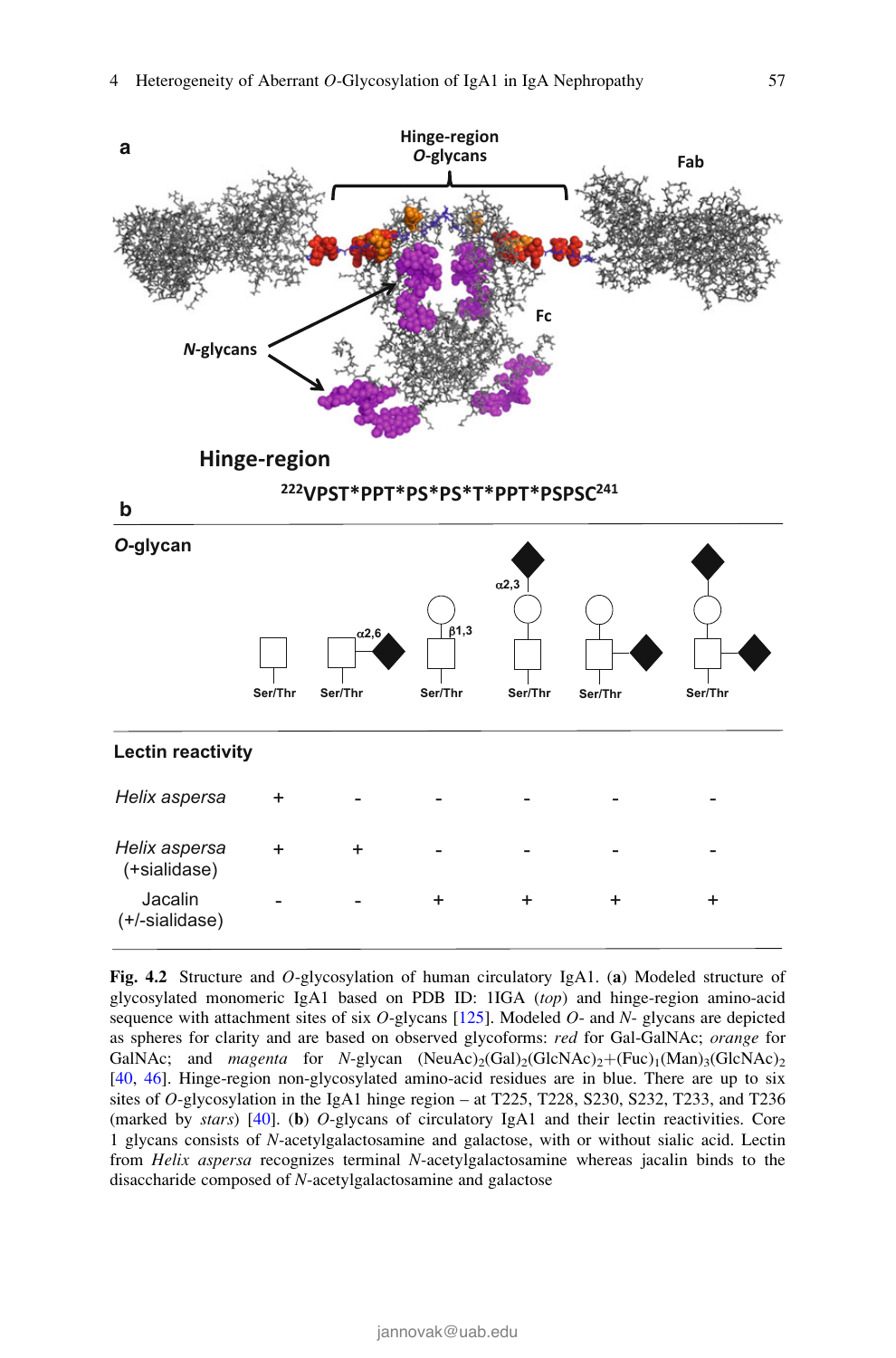

Fig. 4.3 Biosynthesis of O-glycans of IgA1. O-glycans are synthesized in a stepwise manner, starting with attachment of N-acetylgalactosamine to an oxygen molecule of serine or threonine (catalyzed by GalNAc-transferases), followed by addition of galactose (catalyzed by C1GalT1). Sialic acid can be added to each glycan by different enzymes, ST3Gal for attachment to galactose or ST6GalNAC-II for attachment to GalNAc. Sialylation of GalNAc prevents subsequent addition of galactose

enzyme during biosynthesis depends on interaction with its chaperone (Cosmc) for assistance with protein folding. Without this association with Cosmc, the C1GalT1 nascent protein is rapidly degraded [63–65]. The core 1 structures of IgA1 may be further modified by sialyltransferases that attach sialic acid to the galactose residues (mediated by an ST3Gal enzyme) and/or N-acetylgalactosamine residues (mediated by ST6GalNAc-II, as the usual ST6GalNAc-I is not expressed in IgA-producing cells) [61, 66, 67].

# 4.4 Aberrant Glycosylation of IgA1 in IgA Nephropathy

Serum IgA1 of healthy individuals had been thought to contain few or no galactosedeficient  $O$ -glycans [45], but it has been shown that galactose-deficient  $O$ -glycans may be present at some sites in the IgA1 hinge region [40]. Glycosylation studies have revealed aberrancies in the O-glycans of  $IgA1$  in the circulation of patients with IgAN. Specifically, most patients with IgAN have elevated serum levels of IgA1 with some O-glycans deficient in galactose [68–73]. Thus, a fraction of circulatory IgA1 molecules has some hinge-region O-glycans without galactose, i.e., consisting of terminal N-acetylgalactosamine or sialylated N-acetylgalactosamine (Fig. 4.2). This galactosylation defect appears to be specific for IgA1, as other O-glycosylated serum proteins such as C1 inhibitor and IgD do not exhibit galactose deficiency [40, 41, 56, 57, 74].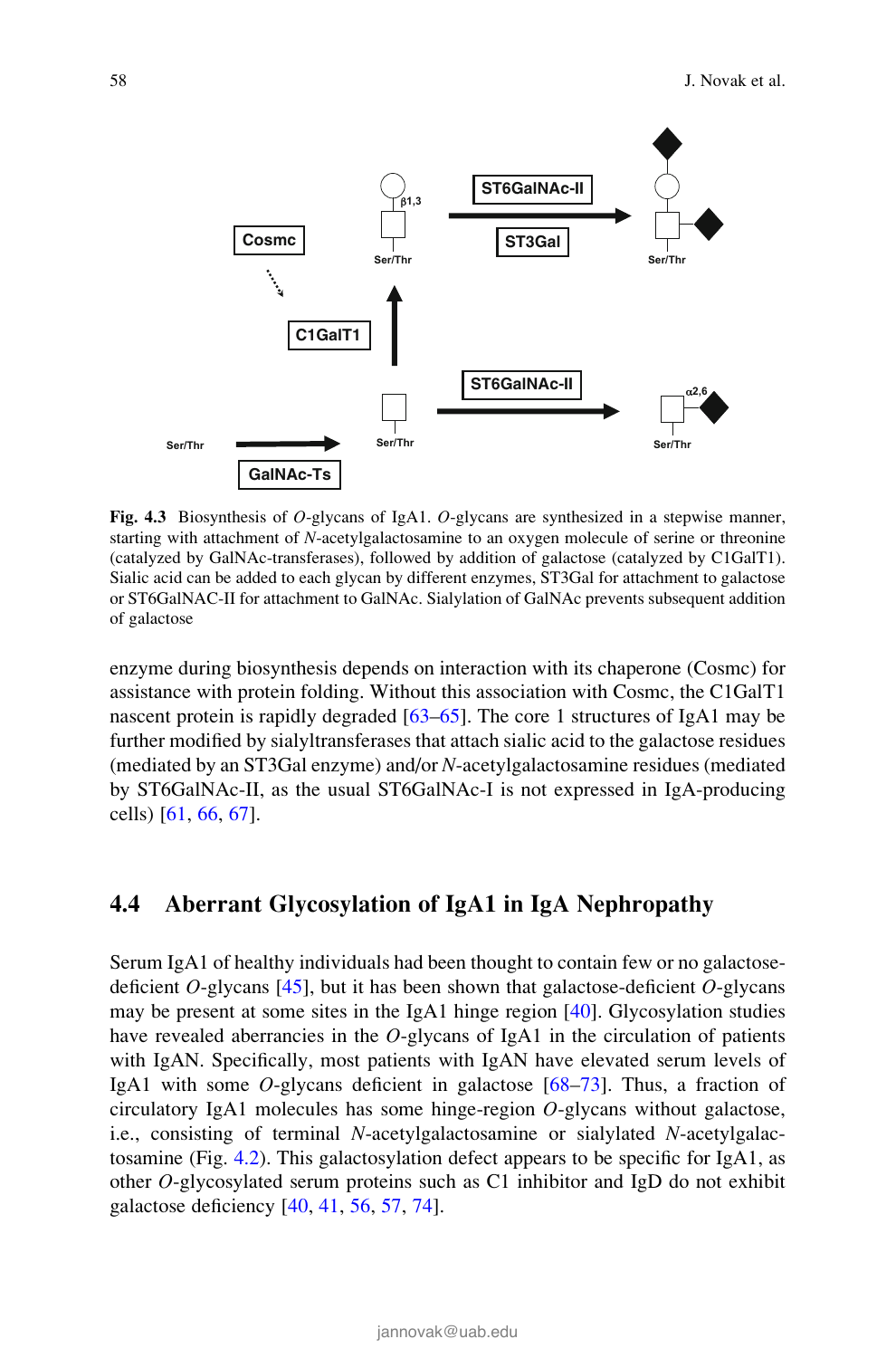# 4.4.1 Synthesis of IgA and Possible Origin of Gd-IgA1

Humans produce approximately 70 mg of IgA per kg of body weight daily [75]. Most IgA is produced in mucosal tissues, e.g., in the gut, as polymeric IgA that is then selectively transported by a receptor-mediated pathway into the external secretions (secretory IgA); only a small percentage of polymeric IgA enters the circulation [52, 76, 77]. IgA in the circulation, predominantly of IgA1 subclass, is produced mainly in the bone marrow and to a lesser extent in the spleen and lymph nodes. A contribution of tonsillar IgA-producing cells to serum IgA has been considered to play a role in pathogenesis of IgAN [33, 34, 78–83]. IgA is rapidly catabolized; the half-life of IgA in the circulation is about 5 days. Circulatory IgA is catabolized predominantly in the liver by hepatocytes [84–92].

Genetic influences on development and expression of IgAN have been recognized and risk alleles of multiple genomic loci have been recently identified (for review, see [5, 7, 9, 93, 94]). Notably, serum levels of Gd-IgA1 are genetically determined and may be predictive of disease progression [95–98]. Thus, it is clinically relevant to determine the nature of aberrant O-glycosylation of IgA1 in IgAN at a molecular level.

Assessment of IgA1 O-glycosylation in general and in IgAN in particular initially utilized O-glycan-specific lectins and monosaccharide compositional analysis [15, 68–70, 72, 99, 100]. Lectin-based assays, using carefully selected lectins specific for particular sugars [54], evolved into a quantitative lectin ELISA [71]. This unique test has been used for analyses of serum IgA1 from multiple cohorts and the accumulated data show that most adult and pediatric patients with IgAN have elevated serum levels of Gd-IgA1 [54, 71, 73, 98, 101–105]. Moreover, the lectin-based assay was instrumental in establishing that serum levels of Gd-IgA1 are heritable in familial as well as sporadic IgAN [95].

To characterize O-glycosylation of IgA1 at a molecular level, mass spectrometric analyses have been used in addition to monosaccharide compositional analyses [16, 55, 69, 72, 106–111]. Importantly, a new approach for direct localization of O-glycan attachment sites on IgA1 has been developed by combining a technique to fragment hinge-region glycopeptides (electron-capture or electron-transfer dissociation) with high-resolution mass spectrometry, a process termed tandem mass spectrometry  $[40-42, 56, 57, 112]$ . In this approach, the individual glycoforms are identified by their molecular masses and the sites of  $O$ -glycan attachment are determined by fragmentation. These protocols revealed O-glycoform isomers, i.e., hinge-region glycopeptides with the same number of glycans but with some attached at different sites [40, 113–116]. It remains to be determined whether this microheterogeneity affects the expression or prognosis of IgAN.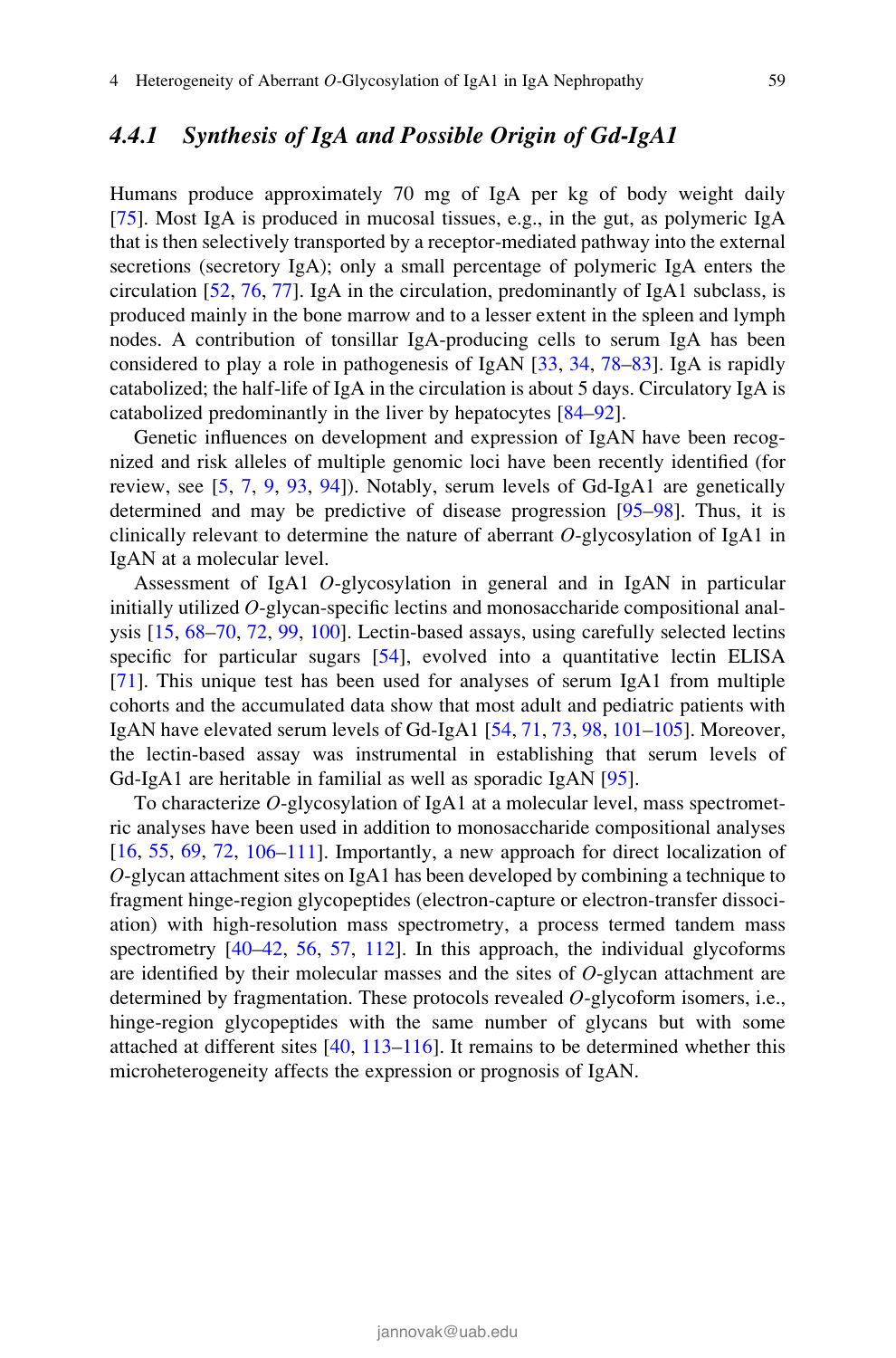# 4.5 Studies with IgA1-Producing Cells

Development of immortalized IgA1-secreting cells derived from cells in the circulation of patients with IgAN and healthy and disease controls provided a new tool for studies of normal and aberrant  $O$ -glycosylation of IgA1 [103]. IgA1 secreted by the cells from patients with IgAN had higher degrees of galactose deficiency of the O-glycans than that from cells of healthy controls. Notably, the relative degree of galactose deficiency of the IgA1 secreted by IgA1-producing cells correlates with that of serum IgA1 from the corresponding donor [103]. Thus, these cells served as an excellent model system to study enzymatic pathways and the actual  $O$ -glycosylation of secreted IgA1. Initial studies showed that the polymeric IgA1 form is the most affected by galactose deficiency. Furthermore, this phenotype is related to decreased expression and activity of C1GalT1 and elevated expression and activity of ST6GalNAc-II [103]. Moreover, the expression of C1GalT1-specific chaperone Cosmc [63, 64], that is necessary for stability of the nascent C1GalT1 protein, is decreased [103]. More recently, the roles of C1GalT1 and ST6GalNAc-II in production of Gd-IgA1 have been confirmed, using siRNA knockdown and biochemical approaches [67, 117, 118].

IgA1 secreted by our established cell lines was isolated and its O-glycosylation characterized by using high-resolution mass spectrometry. The IgA1 secreted by cells from patients with IgAN has more galactose-deficient  $O$ -glycans, consisting of terminal or sialylated N-acetylgalactosamine, compared to IgA1 from the cells from healthy controls [119]. Moreover, IgA1 from patients with IgAN also had more O-glycans per heavy chain. Together, these data revealed another type of glycosylation abnormality, an elevated number of  $O$ -glycans on IgA1 from patients with IgAN. This finding implicated a central role for an  $O$ -glycosylation-initiating enzyme, a GalNAc-T, in production of Gd-IgA1.

Several GalNAc-Ts are abundantly expressed in IgA1-producing cells [61, 120], including GalNAc-T2 [103]. Of this family of enzymes, only GalNAc-T14, the closest structural relative of GalNAc-T2, was expressed at several-fold greater levels in the cells from patients with IgAN compared to cells from healthy controls [120]. Conversely, the expression of GalNAc-T2 and other GalNAc-Ts did not differ between patients and healthy controls [103]. These findings thus indicate that overexpression of GalNAc-T14 may contribute to enhanced  $O$ -glycosylation of IgA1 in IgAN  $[9, 61]$ .

Notably, the dysregulated expression and activities of several key glycosyltransferases are further enhanced by some cytokines, including IL-6 [117]. The signaling process through the IL-6 receptor/gp130 complex is mediated by STAT3 [121, 122] and increases activity of ST6GalNAc-II and decreases activity of C1GalT1 (Fig. 4.4) [117]. This process leads to greater production of Gd-IgA1 [117]. Another type of signal involved in cellular differentiation and survival that may be relevant to Gd-IgA1-producing cells includes B-cell activating factor (BAFF) [122]. Notably, overexpression of human BAFF in mice leads to overproduction of IgA and development of IgA glomerular deposits [123].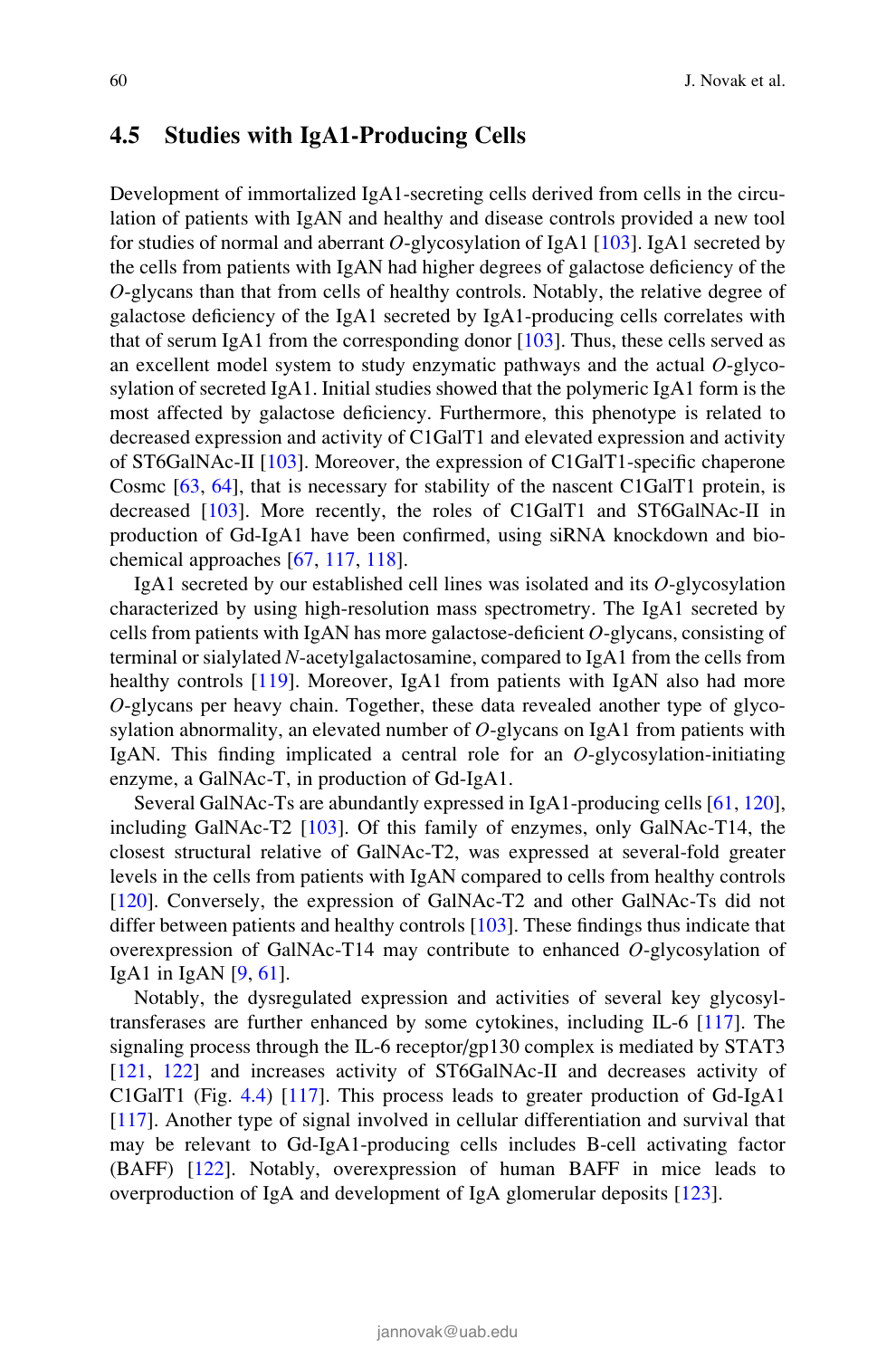

These observations may together explain why the clinical onset or a flare in the activity of IgAN often coincides with an active mucosal infection of the upper respiratory tract and/or digestive system. It can be speculated that such environmental factors exert their activity through cytokines (e.g., IL-6) and growth factors (e.g., BAFF, APRIL) (Fig. 4.4) to upregulate cellular production of Gd-IgA1 and/or cell survival in susceptible individuals [9, 94, 122].

# 4.6 Summary and Implications for Diagnosis, Prognosis, and Treatment of IgA Nephropathy

Multiple lines of evidence allow us to characterize IgAN as an autoimmune disease in which Gd-IgA1, produced in increased amounts and leading to increased levels in the blood, is bound by unique autoantibodies. This sequence of events leads to formation of pathogenic circulating Gd-IgA1-containing immune complexes. Some of these complexes deposit in the kidney and induce a mesangioproliferative glomerular injury [124]. Elevated serum levels of Gd-IgA1 are genetically codetermined and can be further increased by some cytokines. Moreover, serum levels of Gd-IgA1 may be predictive of disease progression. Gd-IgA1 is produced by IgA1-secreting cells of patients with IgAN due to dysregulation of several key glycosylation enzymes. A combination of approaches with use of IgA1-producing cell lines and high-resolution mass spectrometry will likely provide a better understanding at cellular and molecular levels of the heterogeneity of Gd-IgA1 in patients with IgAN. We believe that through a detailed understanding of the disease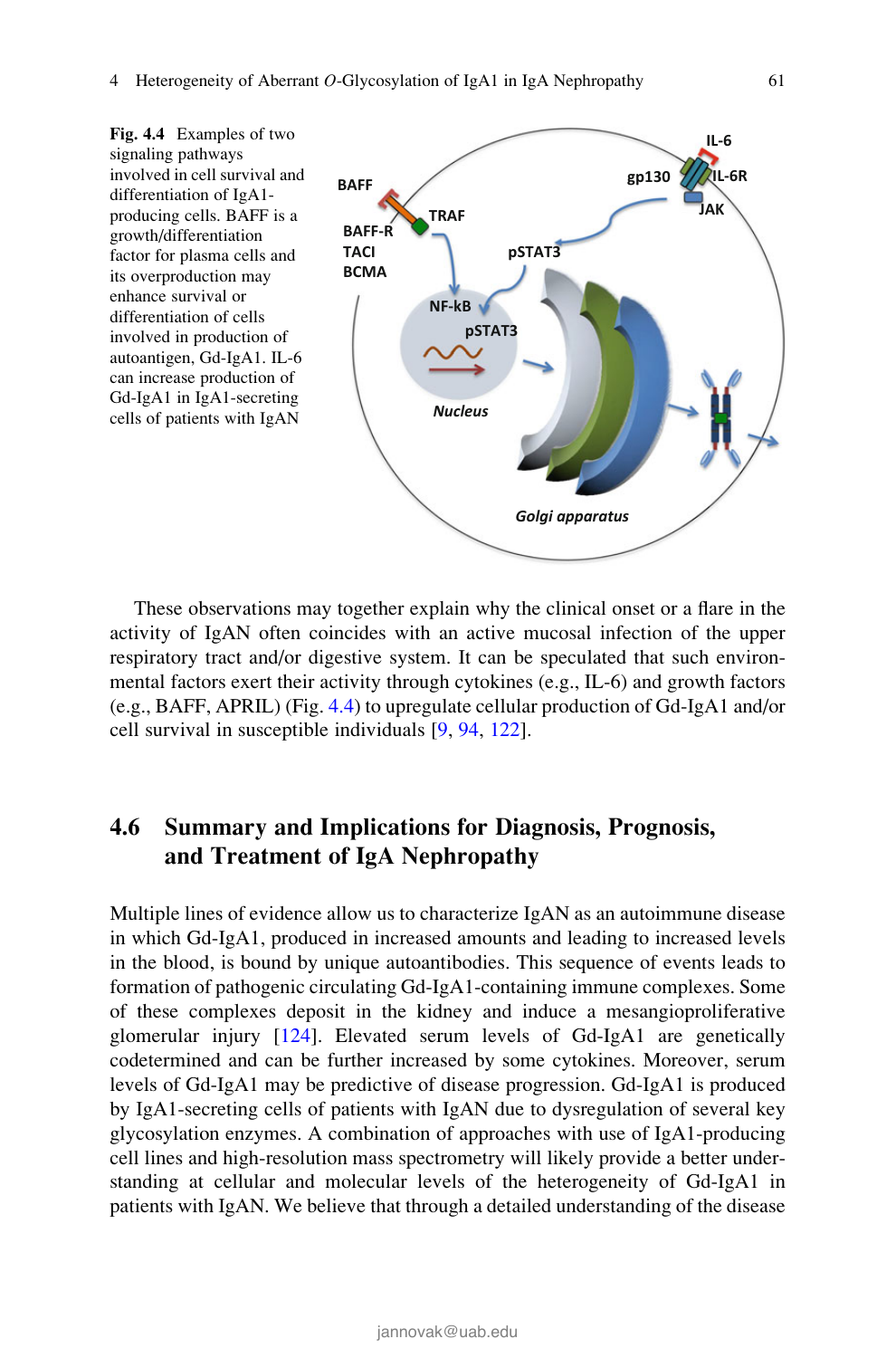processes, biomarkers specific for IgAN can be identified and developed into clinical assays to aid in the diagnosis, assessment of prognosis, and monitoring of the disease progression. Moreover, characterization of specific pathogenetic pathways, such as those involved in Gd-IgA1 production, will identify targets for future disease-specific therapies.

Conflict of Interest The authors declare that they have no conflict of interest.

Acknowledgments This review is dedicated to our late colleague, Dr. Milan Tomana, a pioneer in the studies of IgA glycosylation and the abnormalities associated with IgAN. The authors also thank all coworkers and collaborators who have participated in various aspects of these studies. The authors have been supported in part by grants DK078244, DK082753, DK099228, DK105124, DK106341, DK079337, and GM098539 from the National Institutes of Health and a gift from the IGA Nephropathy Foundation of America.

# References

- 1. Berger J, Hinglais N. Les dépôts intercapillaires d'IgA-IgG (intercapillary deposits of IgA-IgG). J Urol Nephrol. 1968;74:694–5.
- 2. D'Amico G, Colasanti G, Barbiano di Belgioioso G, Fellin G, Ragni A, Egidi F, et al. Longterm follow-up of IgA mesangial nephropathy: clinico-histological study in 374 patients. Semin Nephrol. 1987;7(4):355–8.
- 3. Julian BA, Waldo FB, Rifai A, Mestecky J. IgA nephropathy, the most common glomerulonephritis worldwide. A neglected disease in the United States? Am J Med. 1988;84:129–32.
- 4. D'Amico G. Natural history of idiopathic IgA nephropathy and factors predictive of disease outcome. Semin Nephrol. 2004;24(3):179–96.
- 5. Wyatt RJ, Julian BA. IgA nephropathy. N Engl J Med. 2013;368(25):2402–14.
- 6. Beerman I, Novak J, Wyatt RJ, Julian BA, Gharavi AG. Genetics of IgA nephropathy. Nat Clin Pract Nephrol. 2007;3:325–38.
- 7. Kiryluk K, Julian BA, Wyatt RJ, Scolari F, Zhang H, Novak J, et al. Genetic studies of IgA nephropathy: past, present, and future. Pediatr Nephrol. 2010;25(11):2257–68.
- 8. Kiryluk K, Li Y, Sanna-Cherchi S, Rohanizadegan M, Suzuki H, Eitner F, et al. Geographic differences in genetic susceptibility to IgA nephropathy: GWAS replication study and geospatial risk analysis. PLoS Genet. 2012;8(6):e1002765.
- 9. Kiryluk K, Novak J. The genetics and immunobiology of IgA nephropathy. J Clin Invest. 2014;124(6):2325–32.
- 10. Julian BA, Quiggins PA, Thompson JS, Woodford SY, Gleason K, Wyatt RJ. Familial IgA nephropathy. Evidence of an inherited mechanism of disease. N Engl J Med. 1985;312:202–8.
- 11. Gharavi AG, Kiryluk K, Choi M, Li Y, Hou P, Xie J, et al. Genome-wide association study identifies susceptibility loci for IgA nephropathy. Nat Genet. 2011;43:321–7.
- 12. Kiryluk K, Li Y, Scolari F, Sanna-Cherchi S, Choi M, Verbitsky M, et al. Discovery of new risk loci for IgA nephropathy implicates genes involved in immunity against intestinal pathogens. Nat Genet. 2014;46(11):1187–96.
- 13. Julian BA, Suzuki H, Suzuki Y, Tomino Y, Spasovski G, Novak J. Sources of urinary proteins and their analysis by urinary proteomics for the detection of biomarkers of disease. Proteomics Clin Appl. 2009;3(9):1029–43.
- 14. Jennette JC. The immunohistology of IgA nephropathy. Am J Kidney Dis. 1988;12 (5):348–52.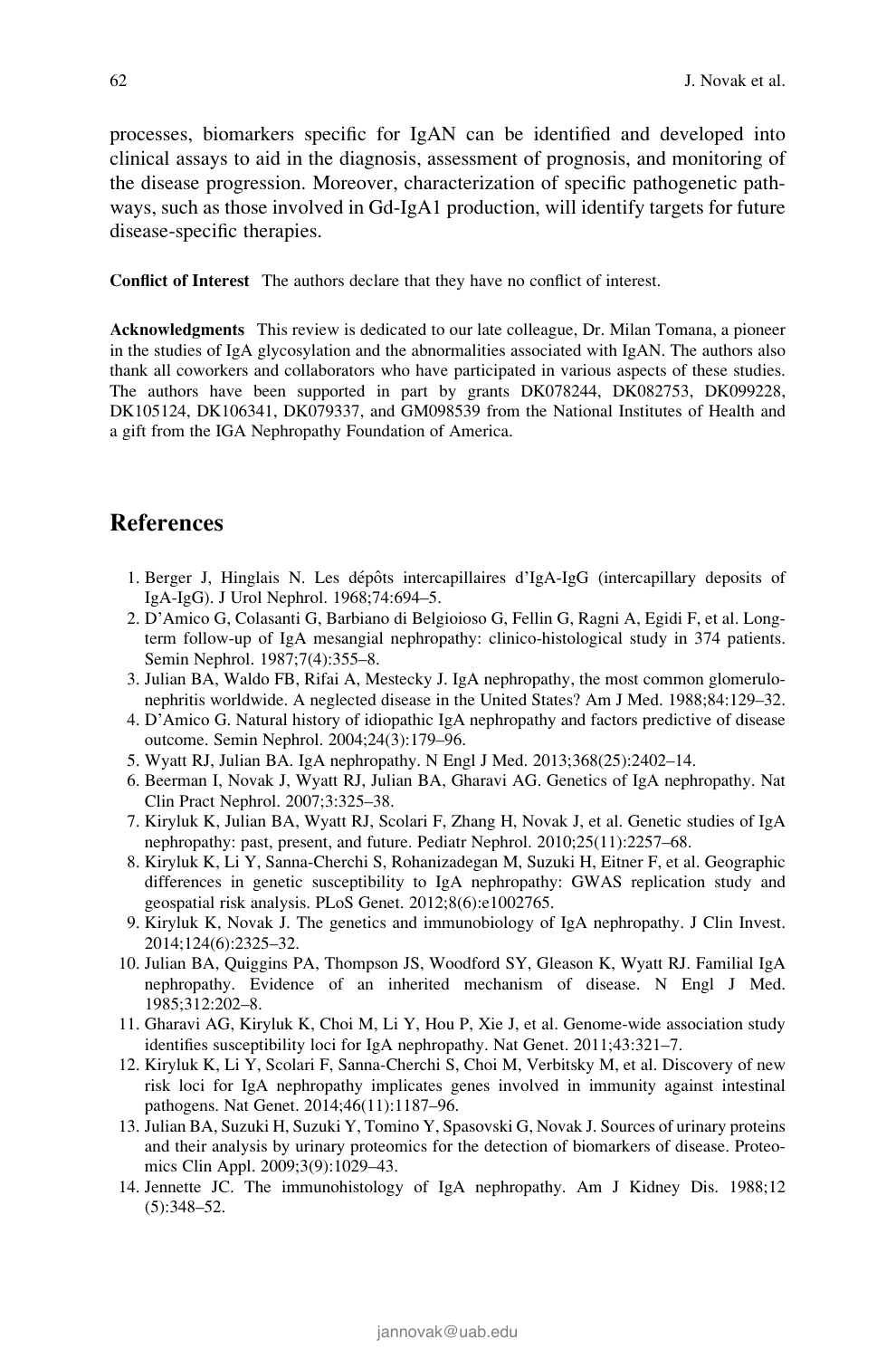- 15. Allen AC, Bailey EM, Brenchley PEC, Buck KS, Barratt J, Feehally J. Mesangial IgA1 in IgA nephropathy exhibits aberrant O-glycosylation: observations in three patients. Kidney Int. 2001;60:969–73.
- 16. Hiki Y, Odani H, Takahashi M, Yasuda Y, Nishimoto A, Iwase H, et al. Mass spectrometry proves under-O-glycosylation of glomerular IgA1 in IgA nephropathy. Kidney Int. 2001;59:1077–85.
- 17. Cattran DC, Coppo R, Cook HT, Feehally J, Roberts IS, Troyanov S, et al. The Oxford classification of IgA nephropathy: rationale, clinicopathological correlations, and classification. Kidney Int. 2009;76(5):534–45.
- 18. Coppo R, Troyanov S, Camilla R, Hogg RJ, Cattran DC, Cook HT, et al. The Oxford IgA nephropathy clinicopathological classification is valid for children as well as adults. Kidney Int. 2010;77(10):921–7.
- 19. Haas M. Histologic subclassification of IgA nephropathy: a clinicopathologic study of 244 cases. Am J Kidney Dis. 1997;29:829–42.
- 20. Haas M. IgA nephropathy and Henoch-Schoenlein purpura nephritis. In: Jennette JC, Olsen JL, Scwartz MM, Silva FG, editors. Heptinstall's pathology of the kidney. 6th ed. Philadelphia: Lippincott, Williams and Wilkins; 2007. p. 423–86.
- 21. Haas M, Reich HN. Morphologic markers of progressive immunoglobulin A nephropathy. Adv Chronic Kidney Dis. 2012;19(2):107–13.
- 22. Floege J, Eitner F. Current therapy for IgA nephropathy. J Am Soc Nephrol. 2011;22 (10):1785–94.
- 23. Suzuki H, Kiryluk K, Novak J, Moldoveanu Z, Herr AB, Renfrow MB, et al. The pathophysiology of IgA nephropathy. J Am Soc Nephrol. 2011;22:1795–803.
- 24. Moura IC, Arcos-Fajardo M, Sadaka C, Leroy V, Benhamou M, Novak J, et al. Glycosylation and size of IgA1 are essential for interaction with mesangial transferrin receptor in IgA nephropathy. J Am Soc Nephrol. 2004;15:622–34.
- 25. Novak J, Cook WJ, Julian BA, Mestecky J, Tomana M. IgA nephropathy (IgAN): a similarity in the mechanism of IgA1 deposition in the kidney in humans and mice. J Am Soc Nephrol. 2000;11:478–9A.
- 26. Novak J, Moldoveanu Z, Julian BA, Raska M, Wyatt RJ, Suzuki Y, et al. Aberrant glycosylation of IgA1 and anti-glycan antibodies in IgA nephropathy: role of mucosal immune system. Adv Otorhinolaryngol. 2011;72:60–3.
- 27. Novak J, Raskova Kafkova L, Suzuki H, Tomana M, Matousovic K, Brown R, et al. IgA1 immune complexes from pediatric patients with IgA nephropathy activate cultured mesangial cells. Nephrol Dial Transplant. 2011;26:3451–7.
- 28. Novak J, Tomana M, Matousovic K, Brown R, Hall S, Novak L, et al. IgA1-containing immune complexes in IgA nephropathy differentially affect proliferation of mesangial cells. Kidney Int. 2005;67:504–13.
- 29. Novak J, Vu HL, Novak L, Julian BA, Mestecky J, Tomana M. Interactions of human mesangial cells with IgA and IgA-containing circulating immune complexes. Kidney Int. 2002;62:465–75.
- 30. Tamouza H, Chemouny J, Raskova Kafkova L, Berthelot L, Flamant M, Demion M, et al. IgA1 immune complex-mediated activation of MAPK/ERK kinase pathway in mesangial cells is associated with glomerular damage in IgA nephropathy. Kidney Int. 2012;82:1284–96.
- 31. Tomana M, Novak J, Julian BA, Matousovic K, Konecny K, Mestecky J. Circulating immune complexes in IgA nephropathy consist of IgA1 with galactose-deficient hinge region and antiglycan antibodies. J Clin Invest. 1999;104:73–81.
- 32. Yanagihara T, Brown R, Hall S, Moldoveanu Z, Goepfert A, Julian BA, et al. In vitro-formed immune complexes containing galactose-deficient IgA1 stimulate proliferation of mesangial cells. Results Immunol. 2012;2:166–72.
- 33. Bene MC, Faure GC. Mesangial IgA in IgA nephropathy arises from the mucosa. Am J Kidney Dis. 1988;12:406–9.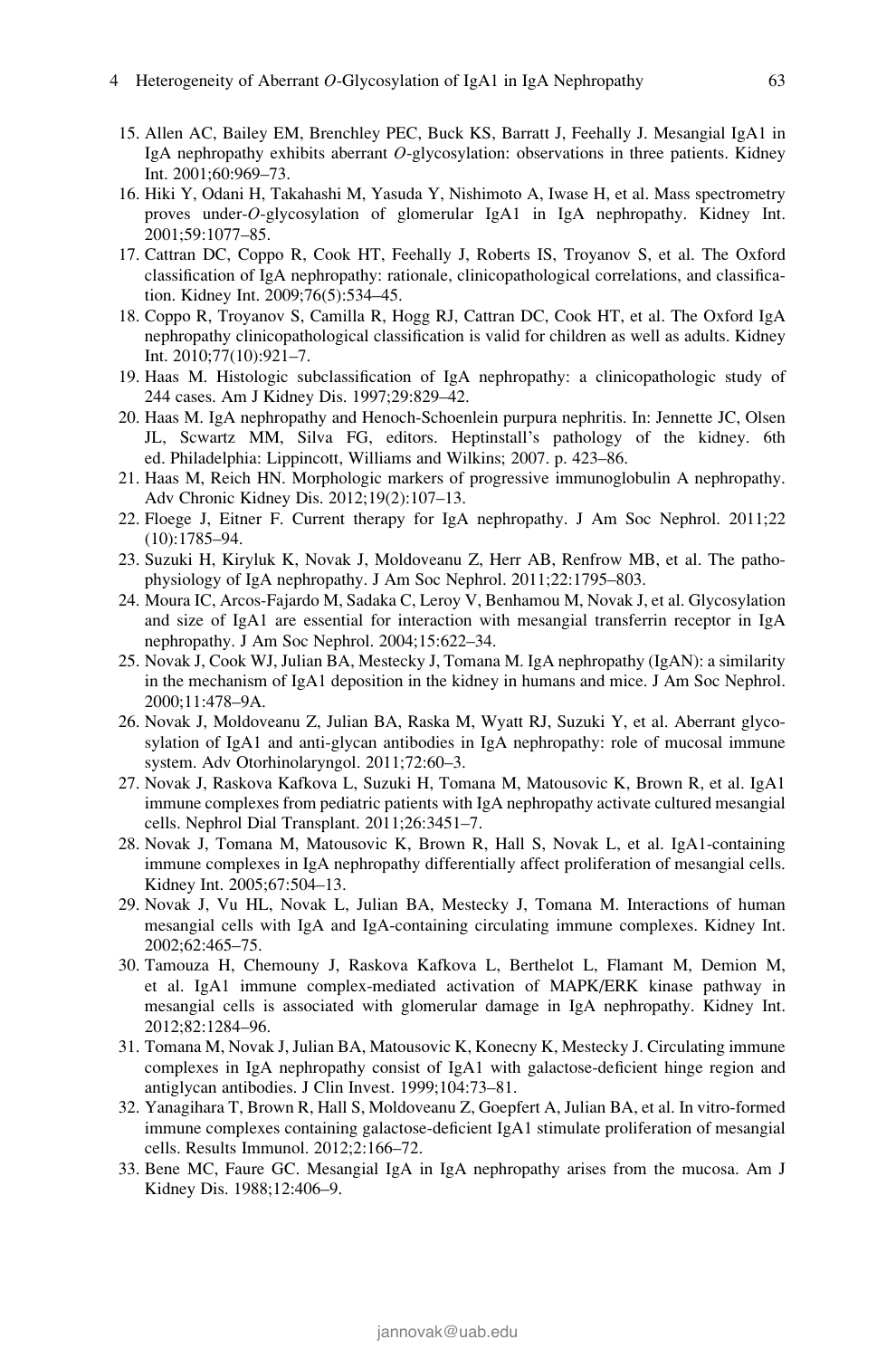- 34. Bene MC, Hurault De Ligny B, Kessler M, Faure GC. Confirmation of tonsillar anomalies in IgA nephropathy: a multicenter study. Nephron. 1991;58(4):425–8.
- 35. Boyd JK, Cheung CK, Molyneux K, Feehally J, Barratt J. An update on the pathogenesis and treatment of IgA nephropathy. Kidney Int. 2012;81(9):833–43.
- 36. Smith AC, Molyneux K, Feehally J, Barratt J. O-glycosylation of serum IgA1 antibodies against mucosal and systemic antigens in IgA nephropathy. J Am Soc Nephrol. 2006;17 (12):3520–8.
- 37. Putnam FW. Structure of the human IgA subclasses and allotypes. Protides Biol Fluids. 1989;36:27–37.
- 38. Frangione B, Wolfenstein-Todel C. Partial duplication in the "hinge" region of IgA1 myeloma proteins. Proc Natl Acad Sci U S A. 1972;69:3673–6.
- 39. Tarelli E, Smith AC, Hendry BM, Challacombe SJ, Pouria S. Human serum IgA1 is substituted with up to six O-glycans as shown by matrix assisted laser desorption ionisation time-of-flight mass spectrometry. Carbohydr Res. 2004;339(13):2329–35.
- 40. Takahashi K, Smith AD, Poulsen K, Kilian M, Julian BA, Mestecky J, et al. Identification of structural isomers in IgA1 hinge-region  $O$ -glycosylation using high-resolution mass spectrometry. J Proteome Res. 2012;11:692–702.
- 41. Takahashi K, Wall SB, Suzuki H, Smith AD, Hall S, Poulsen K, et al. Clustered O-glycans of IgA1: defining macro- and micro-heterogeneity by use of electron capture/transfer dissociation. Mol Cell Proteomics. 2010;9:2545–57.
- 42. Franc V, Rehulka P, Raus M, Stulik J, Novak J, Renfrow MB, et al. Elucidating heterogeneity of IgA1 hinge-region O-glycosylation by use of MALDI-TOF/TOF mass spectrometry: role of cysteine alkylation during sample processing. J Proteomics. 2013;92:299–312.
- 43. Tomana M, Niedermeier W, Mestecky J, Hammack WJ. The carbohydrate composition of human myeloma IgA. Immunochemistry. 1972;9:933–40.
- 44. Tomana M, Niedermeier W, Mestecky J, Skvaril F. The differences in carbohydrate composition between the subclasses of IgA immunoglobulins. Immunochemistry. 1976;13:325–8.
- 45. Mattu TS, Pleass RJ, Willis AC, Kilian M, Wormald MR, Lellouch AC, et al. The glycosylation and structure of human serum IgA1, Fab, and Fc regions and the role of N-glycosylation on Fcα receptor interactions. J Biol Chem. 1998;273:2260–72.
- 46. Gomes MM, Wall SB, Takahashi K, Novak J, Renfrow MB, Herr AB. Analysis of IgA1 N-glycosylation and its contribution to Fc Renfrow MB, Herr AB. Analysis of IgA1. A1 sylati
- 47. Field MC, Amatayakul-Chantler S, Rademacher TW, Rudd PM, Dwek RA. Structural analysis of the N-glycans from human immunoglobulin A1: comparison of normal human serum immunoglobulin A1 with that isolated from patients with rheumatoid arthritis. Biochem J. 1994;299(Pt 1):261–75.
- 48. Niedermeier W, Tomana M, Mestecky J. The carbohydrate composition of J chain from human serum and secretory IgA. Biochim Biophys Acta. 1972;257(2):527–30.
- 49. Mestecky J, Schrohenloher RE, Kulhavy R, Wright GP, Tomana M. Site of J chain attachment to human polymeric IgA. Proc Natl Acad Sci U S A. 1974;71(2):544–8.
- 50. Zikan J, Mestecky J, Kulhavy R, Bennett JC. The stoichiometry of J chain in human secretory dimeric IgA. Mol Immunol. 1986;23(5):541–4.
- 51. Novak J, Mestecky J. IgA immune-complex. In: Lai KN, editor. Recent advances in IgA nephropathy. Hong Kong: Imperial College Press/The World Scientific Publisher; 2009. p. 177–91.
- 52. Mestecky J, Moro I, Kerr MA, Woof JM. Mucosal immunoglobulins. In: Mestecky J, Bienenstock J, Lamm ME, Mayer L, McGhee JR, Strober W, editors. Mucosal immunology. 3rd ed. Amsterdam: Elsevier Academic Press; 2005. p. 153–81.
- 53. Field MC, Dwek RA, Edge CJ, Rademacher TW. O-linked oligosaccharides from human serum immunoglobulin A1. Biochem Soc Trans. 1989;17:1034–5.
- 54. Moore JS, Kulhavy R, Tomana M, Moldoveanu Z, Suzuki H, Brown R, et al. Reactivities of N-acetylgalactosamine-specific lectins with human IgA1 proteins. Mol Immunol. 2007;44:2598–604.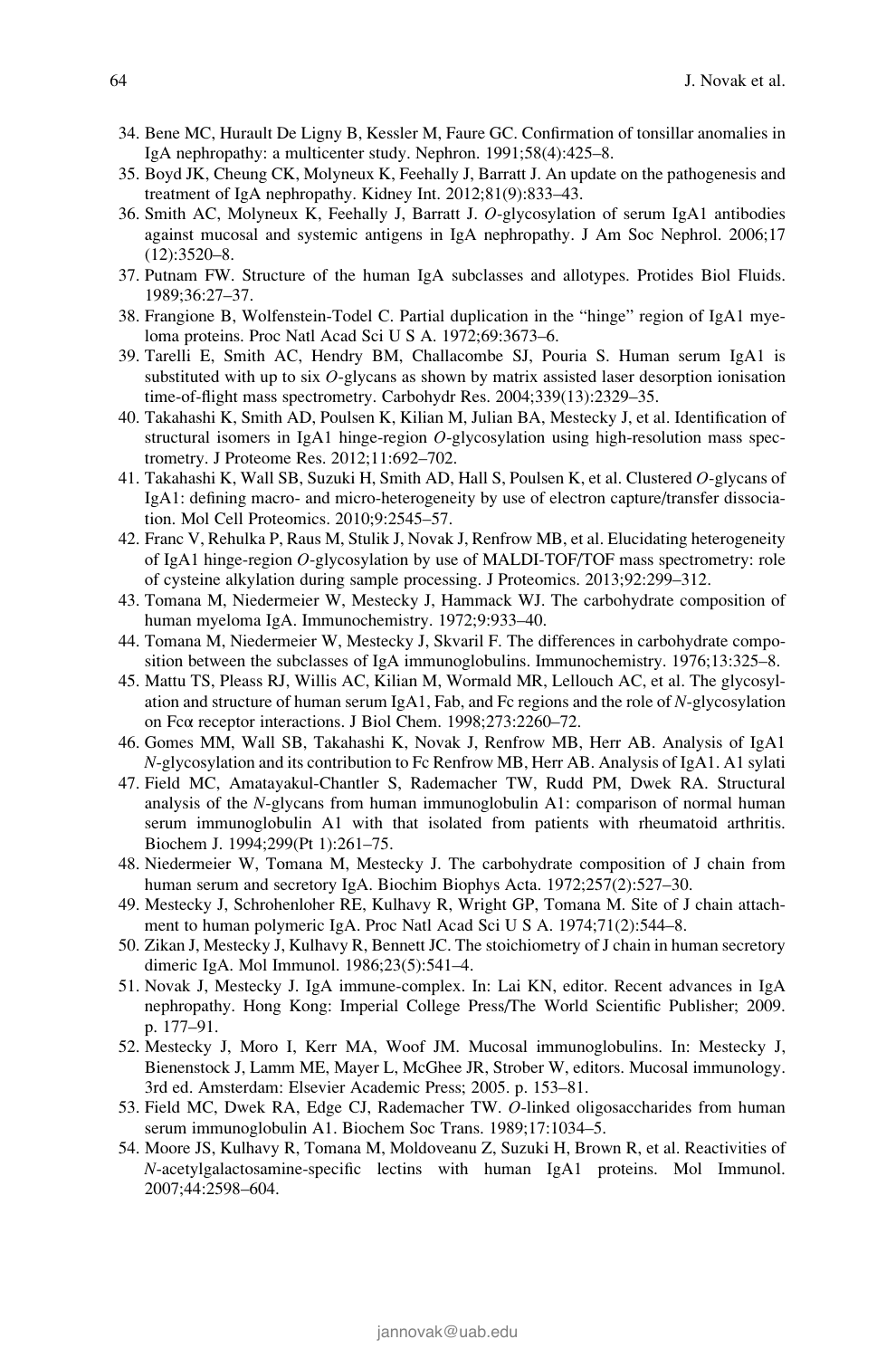#### 4 Heterogeneity of Aberrant O-Glycosylation of IgA1 in IgA Nephropathy 65

- 55. Novak J, Tomana M, Kilian M, Coward L, Kulhavy R, Barnes S, et al. Heterogeneity of  $O$ -glycosylation in the hinge region of human IgA1. Mol Immunol. 2000;37:1047–56.
- 56. Renfrow MB, Cooper HJ, Tomana M, Kulhavy R, Hiki Y, Toma K, et al. Determination of aberrant O-glycosylation in the IgA1 hinge region by electron capture dissociation Fourier transform-ion cyclotron resonance mass spectrometry. J Biol Chem. 2005;280:19136–45.
- 57. Renfrow MB, MacKay CL, Chalmers MJ, Julian BA, Mestecky J, Kilian M, et al. Analysis of O-glycan heterogeneity in IgA1 myeloma proteins by fourier transform ion cyclotron resonance mass spectrometry: implications for IgA nephropathy. Anal Bioanal Chem. 2007;389:1397–407.
- 58. Iwasaki H, Zhang Y, Tachibana K, Gotoh M, Kikuchi N, Kwon YD, et al. Initiation of Oglycan synthesis in IgA1 hinge region is determined by a single enzyme, UDP-N-acetyl-α-Dgalactosamine: polypeptide N-acetylgalactosaminyltransferase 2. J Biol Chem. 2003;278 (8):5613–21.
- 59. Horynova M, Takahashi K, Hall S, Renfrow MB, Novak J, Raska M. Production of N-acetylgalactosaminyl-transferase 2 (GalNAc-T2) fused with secretory signal Igκ in insect cells. Protein Expr Purif. 2012;81(2):175–80.
- 60. Wandall HH, Irazoqui F, Tarp MA, Bennett EP, Mandel U, Takeuchi H, et al. The lectin domains of polypeptide GalNAc-transferases exhibit carbohydrate-binding specificity for GalNAc: lectin binding to GalNAc-glycopeptide substrates is required for high density GalNAc-O-glycosylation. Glycobiology. 2007;17(4):374–87.
- 61. Stuchlova Horynova M, Raska M, Clausen H, Novak J. Aberrant O-glycosylation and antiglycan antibodies in an autoimmune disease IgA nephropathy and breast adenocarcinoma. Cell Mol Life Sci. 2013;70:829–39.
- 62. Ju T, Brewer K, D'Souza A, Cummings RD, Canfield WM. Cloning and expression of human core 1 β1,3-galactosyltransferase. J Biol Chem. 2002;277(1):178–86.
- 63. Ju T, Cummings RD. A unique molecular chaperone Cosmc required for activity of the mammalian core 1 β3-galactosyltransferase. Proc Natl Acad Sci U S A. 2002;99 (26):16613–8.
- 64. Ju T, Cummings RD. Protein glycosylation: chaperone mutation in Tn syndrome. Nature. 2005;437(7063):1252.
- 65. Ju T, Otto VI, Cummings RD. The Tn antigen-structural simplicity and biological complexity. Angew Chem Int Ed Engl. 2011;50(8):1770–91.
- 66. Raska M, Moldoveanu Z, Suzuki H, Brown R, Kulhavy R, Hall S, et al. Identification and characterization of CMP-NeuAc: GalNAc-IgA1 α2,6-sialyltransferase in IgA1-producing cells. J Mol Biol. 2007;369:69–78.
- 67. Stuchlova Horynova M, Vrablikova A, Stewart TJ, Takahashi K, Czernekova L, Yamada K, et al. N-Acetylgalactosaminide α2,6-sialyltransferase II is a candidate enzyme for sialylation of galactose-deficient IgA1, the key autoantigen in IgA nephropathy. Nephrol Dial Transplant. 2015;30(2):234–8.
- 68. Andre PM, Le Pogamp P, Chevet D. Impairment of jacalin binding to serum IgA in IgA nephropathy. J Clin Lab Anal. 1990;4:115–9.
- 69. Mestecky J, Tomana M, Crowley-Nowick PA, Moldoveanu Z, Julian BA, Jackson S. Defective galactosylation and clearance of IgA1 molecules as a possible etiopathogenic factor in IgA nephropathy. Contrib Nephrol. 1993;104:172–82.
- 70. Allen AC, Harper SJ, Feehally J. Galactosylation of N- and O-linked carbohydrate moieties of IgA1 and IgG in IgA nephropathy. Clin Exp Immunol. 1995;100:470–4.
- 71. Moldoveanu Z, Wyatt RJ, Lee J, Tomana M, Julian BA, Mestecky J, et al. Patients with IgA nephropathy have increased serum galactose-deficient IgA1 levels. Kidney Int. 2007;71:1148–54.
- 72. Tomana M, Matousovic K, Julian BA, Radl J, Konecny K, Mestecky J. Galactose-deficient IgA1 in sera of IgA nephropathy patients is present in complexes with IgG. Kidney Int. 1997;52:509–16.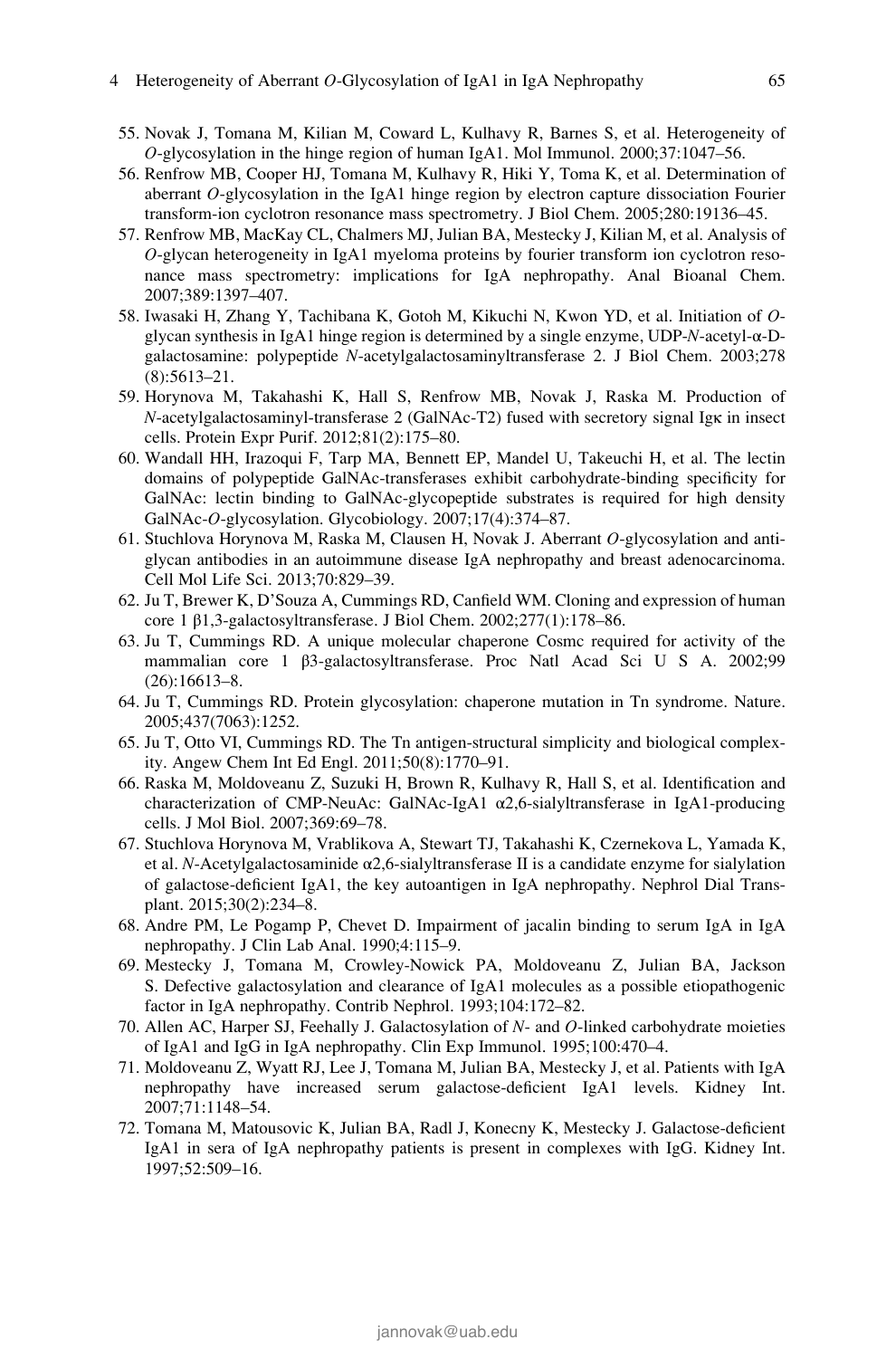- 73. Shimozato S, Hiki Y, Odani H, Takahashi K, Yamamoto K, Sugiyama S. Serum undergalactosylated IgA1 is increased in Japanese patients with IgA nephropathy. Nephrol Dial Transplant. 2008;23:1931–9.
- 74. Wada Y, Tajiri M, Ohshima S. Quantitation of saccharide compositions of O-glycans by mass spectrometry of glycopeptides and its application to rheumatoid arthritis. J Proteome Res. 2010;9(3):1367–73.
- 75. Conley ME, Delacroix DL. Intravascular and mucosal immunoglobulin A: two separate but related systems of immune defence? Ann Intern Med. 1987;106:892–9.
- 76. Mestecky J, Russell MW, Jackson S, Brown TA. The human IgA system: a reassessment. Clin Immunol Immunopathol. 1986;40(1):105–14.
- 77. Mestecky J, Lue C, Tarkowski A, Ladjeva I, Peterman JH, Moldoveanu Z, et al. Comparative studies of the biological properties of human IgA subclasses. Protides Biol Fluids. 1989;36:173–82.
- 78. Bene MC, de Ligny BH, Kessler M, Foliguet B, Faure GC. Tonsils in IgA nephropathy. Contrib Nephrol. 1993;104:153–61.
- 79. Harper SJ, Allen AC, Bene MC, Pringle JH, Faure G, Lauder I, et al. Increased dimeric IgA-producing B cells in tonsils in IgA nephropathy determined by in situ hybridization for J chain mRNA. Clin Exp Immunol. 1995;101(3):442–8.
- 80. Horie A, Hiki Y, Odani H, Yasuda Y, Takahashi M, Kato M, et al. IgA1 molecules produced by tonsillar lymphocytes are under-O-glycosylated in IgA nephropathy. Am J Kidney Dis. 2003;42(3):486–96.
- 81. Itoh A, Iwase H, Takatani T, Nakamura I, Hayashi M, Oba K, et al. Tonsillar IgA1 as a possible source of hypoglycosylated IgA1 in the serum of IgA nephropathy patients. Nephrol Dial Transplant. 2003;18(6):1108–14.
- 82. Miura N, Imai H, Kikuchi S, Hayashi S, Endoh M, Kawamura T, et al. Tonsillectomy and steroid pulse (TSP) therapy for patients with IgA nephropathy: a nationwide survey of TSP therapy in Japan and an analysis of the predictive factors for resistance to TSP therapy. Clin Exp Nephrol. 2009;13(5):460–6.
- 83. Nakata J, Suzuki Y, Suzuki H, Sato D, Kano T, Yanagawa H, et al. Changes in nephritogenic serum galactose-deficient IgA1 in IgA nephropathy following tonsillectomy and steroid therapy. PLoS One. 2014;9(2):e89707.
- 84. Baenziger JU, Fiete D. Galactose and N-acetylgalactosamine-specific endocytosis of glycopeptides by isolated rat hepatocytes. Cell. 1980;22:611–20.
- 85. Baenziger JU, Maynard Y. Human hepatic lectin. Physicochemical properties and specificity. J Biol Chem. 1980;255:4607–13.
- 86. Baenziger JU, Fiete D. Recycling of hepatocyte asialoglycoprotein receptor does not require delivery of ligand to lysosomes. J Biol Chem. 1982;257:6007–9.
- 87. Moldoveanu Z, Epps JM, Thorpe SR, Mestecky J. The sites of catabolism of murine monomeric IgA. J Immunol. 1988;141:208–13.
- 88. Moldoveanu Z, Moro I, Radl J, Thorpe SR, Komiyama K, Mestecky J. Site of catabolism of autologous and heterologous IgA in non-human primates. Scand J Immunol. 1990;32:577–83.
- 89. Phillips JO, Russell MW, Brown TA, Mestecky J. Selective hepatobiliary transport of human polymeric IgA in mice. Mol Immunol. 1984;21:907–14.
- 90. Phillips JO, Komiyama K, Epps JM, Russell MW, Mestecky J. Role of hepatocytes in the uptake of IgA and IgA-containing immune complexes in mice. Mol Immunol. 1988;25:873–9.
- 91. Tomana M, Phillips JO, Kulhavy R, Mestecky J. Carbohydrate-mediated clearance of secretory IgA from the circulation. Mol Immunol. 1985;22:887–92.
- 92. Tomana M, Kulhavy R, Mestecky J. Receptor-mediated binding and uptake of immunoglobulin A by human liver. Gastroenterology. 1988;94:887–92.
- 93. Kiryluk K, Gharavi AG, Izzi C, Scolari F. IgA nephropathy the case for a genetic basis becomes stronger. Nephrol Dial Transplant. 2010;25(2):336–8.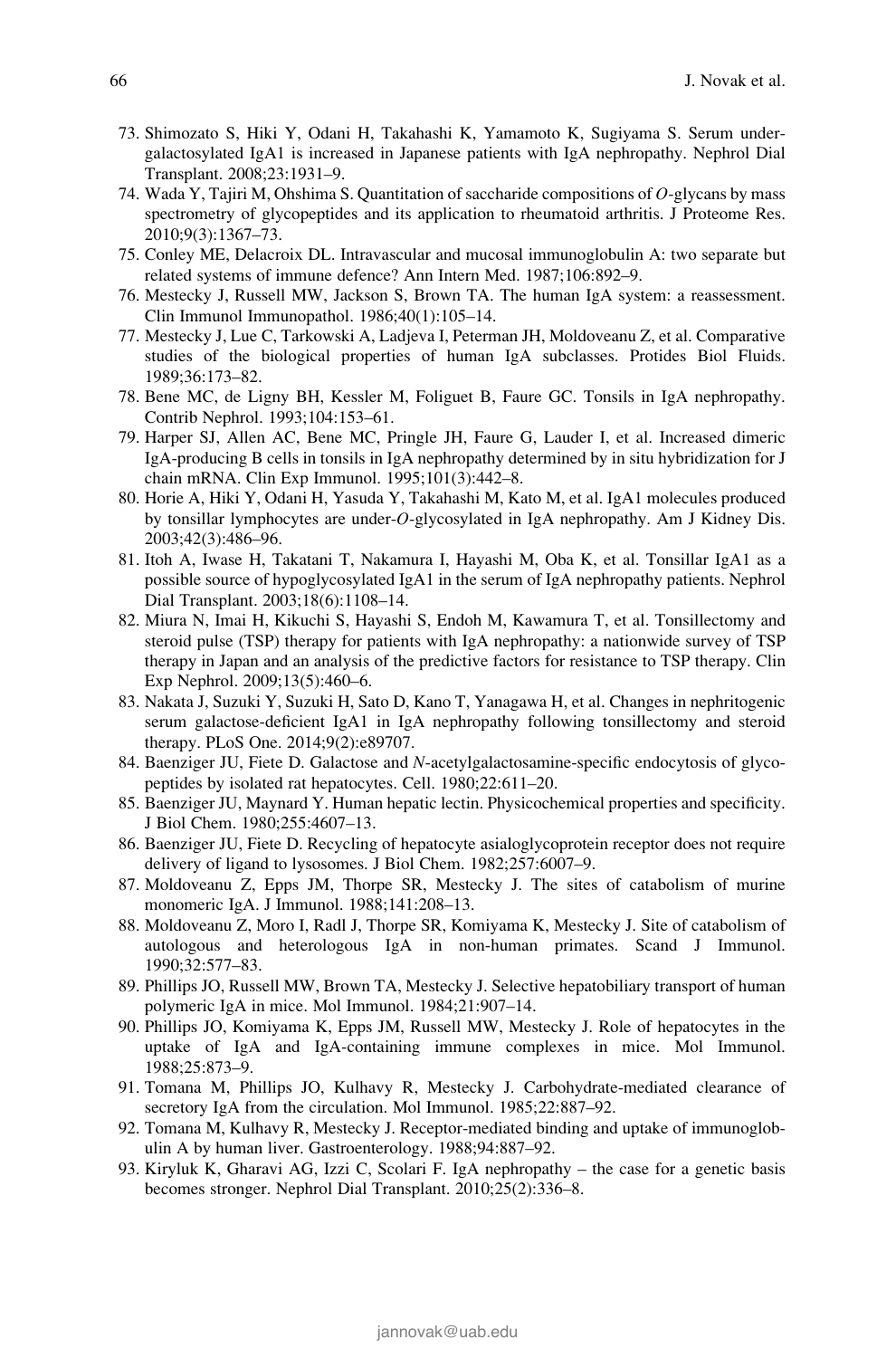#### 4 Heterogeneity of Aberrant O-Glycosylation of IgA1 in IgA Nephropathy 67

- 94. Kiryluk K, Novak J, Gharavi AG. Pathogenesis of immunoglobulin a nephropathy: recent insight from genetic studies. Annu Rev Med. 2013;64:339–56.
- 95. Gharavi AG, Moldoveanu Z, Wyatt RJ, Barker CV, Woodford SY, Lifton RP, et al. Aberrant IgA1 glycosylation is inherited in familial and sporadic IgA nephropathy. J Am Soc Nephrol. 2008;19(5):1008–14.
- 96. Hastings MC, Moldoveanu Z, Julian BA, Novak J, Sanders JT, McGlothan KR, et al. Galactose-deficient IgA1 in African Americans with IgA nephropathy: serum levels and heritability. Clin J Am Soc Nephrol. 2010;5(11):2069–74.
- 97. Kiryluk K, Moldoveanu Z, Sanders JT, Eison TM, Suzuki H, Julian BA, et al. Aberrant glycosylation of IgA1 is inherited in both pediatric IgA nephropathy and Henoch-Schönlein purpura nephritis. Kidney Int. 2011;80:79–87.
- 98. Zhao N, Hou P, Lv J, Moldoveanu Z, Li Y, Kiryluk K, et al. The level of galactose-deficient IgA1 in the sera of patients with IgA nephropathy is associated with disease progression. Kidney Int. 2012;82(7):790–6.
- 99. Mestecky J, Hashim OH, Tomana M. Alterations in the IgA carbohydrate chains influence the cellular distribution of IgA1. Contrib Nephrol. 1995;111:66–72.
- 100. Mestecky J, Tomana M, Czerkinsky C, Tarkowski A, Matsuda S, Waldo FB, et al. IgAassociated renal diseases: immunochemical studies of IgA1 proteins, circulating immune complexes, and cellular interactions. Semin Nephrol. 1987;7:332–5.
- 101. Lau KK, Gaber LW, Delos Santos NM, Fisher KA, Grimes SJ, Wyatt RJ. Pediatric IgA nephropathy: clinical features at presentation and outcome for African-Americans and Caucasians. Clin Nephrol. 2004;62(3):167–72.
- 102. Leung JCK, Poon PYK, Lai KN. Increased sialylation of polymeric immunoglobulin A1: mechanism of selective glomerular deposition in immunoglobulin A nephropathy? J Lab Clin Med. 1999;133:152–60.
- 103. Suzuki H, Moldoveanu Z, Hall S, Brown R, Vu HL, Novak L, et al. IgA1-secreting cell lines from patients with IgA nephropathy produce aberrantly glycosylated IgA1. J Clin Invest. 2008;118:629–39.
- 104. Berthoux F, Suzuki H, Thibaudin L, Yanagawa H, Maillard N, Mariat C, et al. Autoantibodies targeting galactose-deficient IgA1 associate with progression of IgA nephropathy. J Am Soc Nephrol. 2012;23:1579–87.
- 105. Camilla R, Suzuki H, Dapra V, Loiacono E, Peruzzi L, Amore A, et al. Oxidative stress and galactose-deficient IgA1 as markers of progression in IgA nephropathy. Clin J Am Soc Nephrol. 2011;6(8):1903–11.
- 106. Hiki Y, Horii A, Iwase H, Tanaka A, Toda Y, Hotta K, et al. O-linked oligosaccharide on IgA1 hinge region in IgA nephropathy. Fundamental study for precise structure and possible role. Contrib Nephrol. 1995;111:73–84.
- 107. Iwase H, Tanaka A, Hiki Y, Kokubo T, Ishii-Karakasa I, Nishikido J, et al. Application of matrix-assisted laser desorption ionization time-of-flight mass spectrometry to the analysis of glycopeptide-containing multiple O-linked oligosaccharides. J Chromatogr Biomed Sci Appl. 1998;709(1):145–9.
- 108. Iwase H, Tanaka A, Hiki Y, Kokubo T, Karakasa-Ishii I, Kobayashi Y, et al. Estimation of the number of O-linked oligosaccharides per heavy chain of human IgA1 by matrix-assisted laser desorption ionization time-of-flight mass spectrometry (MALDI-TOFMS) analysis of the hinge glycopeptide. J Biochem. 1996;120:393–7.
- 109. Odani H, Hiki Y, Takahashi M, Nishimoto A, Yasuda Y, Iwase H, et al. Direct evidence for decreased sialylation and galactosylation of human serum IgA1 Fc O-glycosylated hinge peptides in IgA nephropathy by mass spectrometry. Biochem Biophys Res Commun. 2000;271:268–74.
- 110. Odani H, Yamamoto K, Iwayama S, Iwase H, Takasaki A, Takahashi K, et al. Evaluation of the specific structures of IgA1 hinge glycopeptide in 30 IgA nephropathy patients by mass spectrometry. J Nephrol. 2010;23(1):70–6.